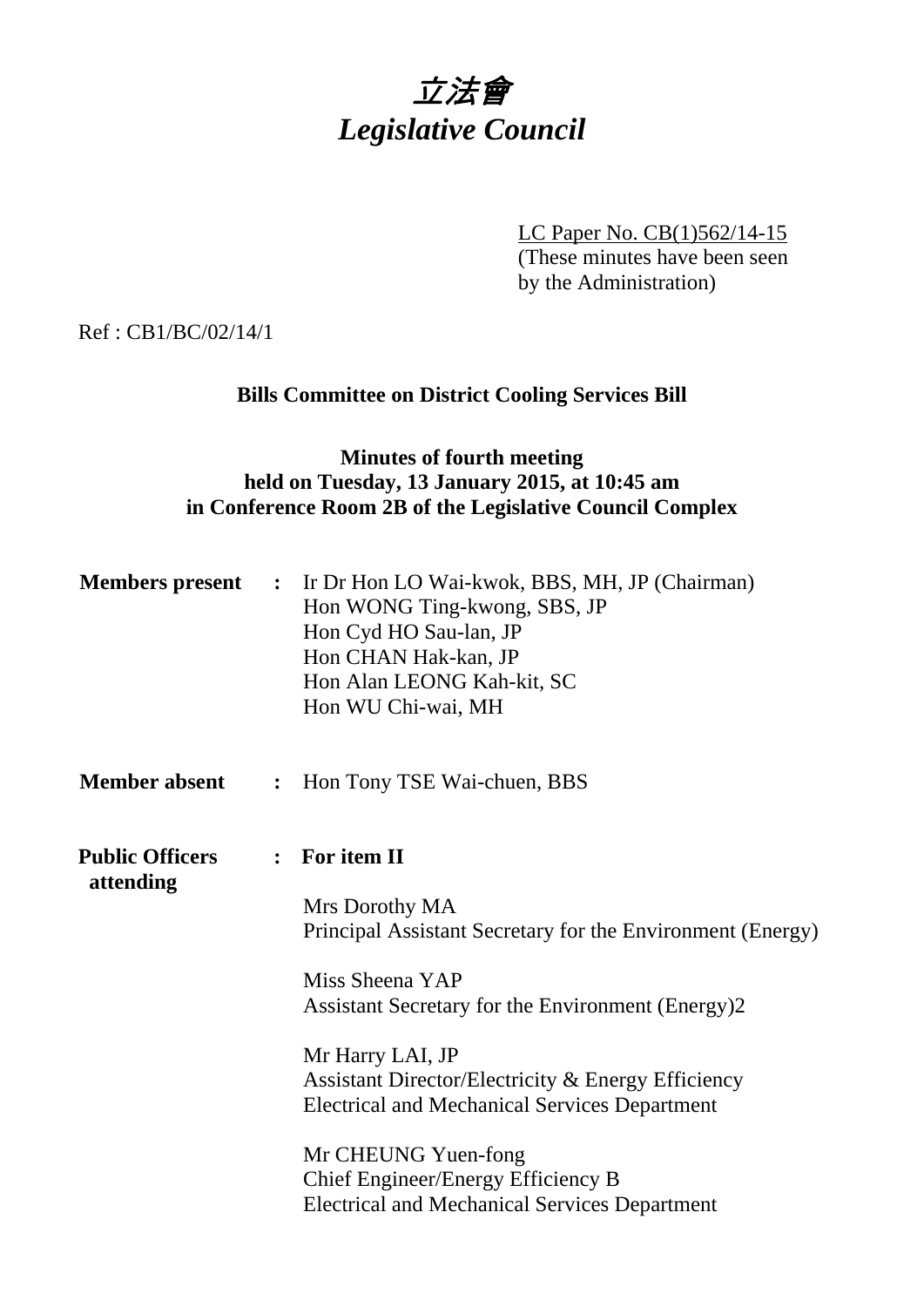|                              | Mr YIP Man-kit<br>Senior Engineer/Professional Support 3<br><b>Electrical and Mechanical Services Department</b> |
|------------------------------|------------------------------------------------------------------------------------------------------------------|
|                              | Mr Peter SZE<br>Senior Government Counsel (Law Drafting Division)<br>Department of Justice                       |
|                              | Mr Henry CHAN<br>Senior Government Counsel (Acting) (Law Drafting Division)<br>Department of Justice             |
| <b>Clerk in Attendance:</b>  | Ms Shirley CHAN<br>Chief Council Secretary (1)1                                                                  |
| <b>Staff in attendance :</b> | Miss Evelyn LEE<br><b>Assistant Legal Adviser 10</b>                                                             |
|                              | Miss Lilian MOK<br>Senior Council Secretary (1)1                                                                 |
|                              | Ms Mandy LI<br>Council Secretary (1)1                                                                            |

- 2 -

#### Action

# **I. Confirmation of minutes**

(LC Paper No. CB(1)424/14-15 **—** Minutes of the meeting held on 25 November 2014

LC Paper No. CB(1) 425/14-15 - Minutes of the meeting held on 16 December 2014)

1. The minutes of the meetings held on 25 November and 16 December 2014 respectively were confirmed.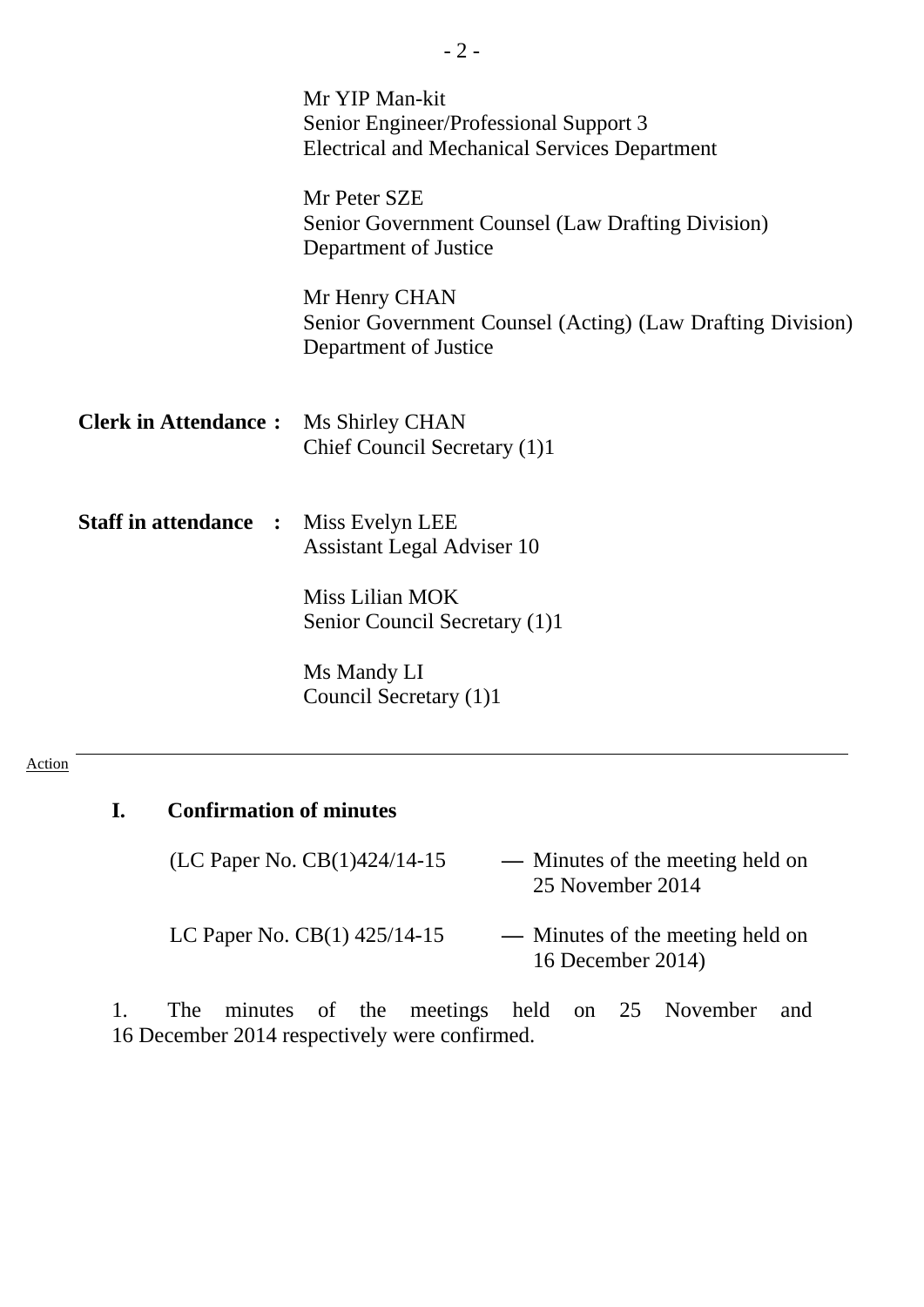# **II. Meeting with the Administration**  *Clause-by-clause examination of the Bill (starting from clause 4)* (LC Paper No. CB(1)428/14-15(01) **—** List of follow-up actions arising from the meeting on 5 January 2015 LC Paper No. CB(1)428/14-15(02) **—** Administration's response to the issues raised at the meeting on 5 January 2015 Relevant papers LC Paper No. CB(3)10/14-15 **—** The Bill File Ref: ENB CR 4/2061/08 - Legislative Council Brief LC Paper No. LS5/14-15 **—** Legal Service Division Report LC Paper No. CB(1)398/14-15(01) **—** List of follow-up actions arising from the meeting on 16 December 2014 LC Paper No. CB(1)398/14-15(02) **—** Administration's response to the issues raised at the meeting on 16 December 2014 LC Paper No. CB(1)343/14-15(02) **—** List of follow-up actions arising from the meeting on 25 November 2014 LC Paper No. CB(1)343/14-15(03) **—** Administration's response to the issues raised at the meeting on 25 November 2014 LC Paper No. CB(1)272/14-15(01) **—** Assistant Legal Adviser's letter dated 13 October 2014 to the Administration LC Paper No. CB(1)272/14-15(02) **—** Administration's reply to Assistant Legal Adviser's letter dated 13 October 2014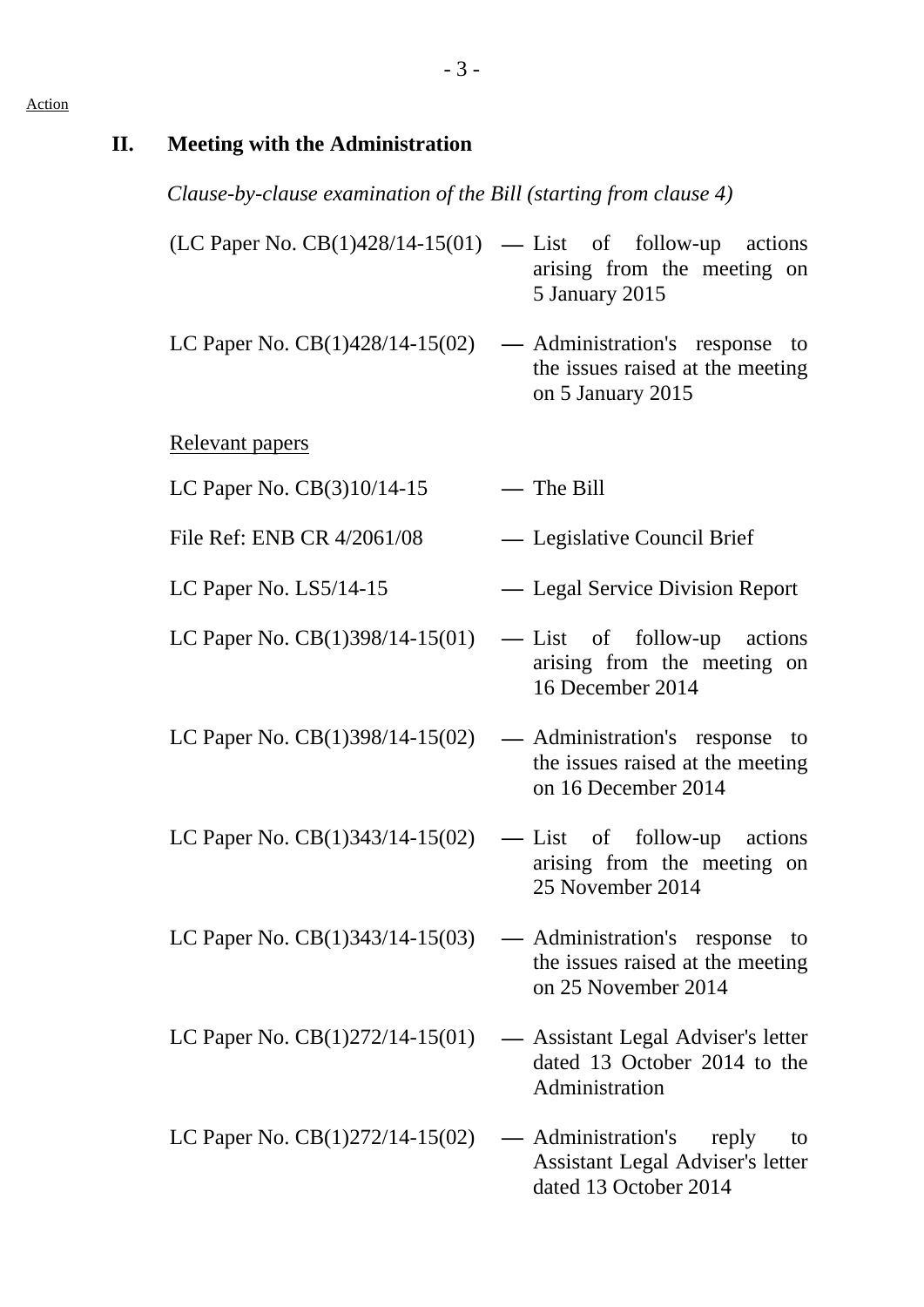Action

LC Paper No. CB(1)272/14-15(03) **—** Background brief prepared by the Legislative Council Secretariat

2. The Bills Committee deliberated (index of proceedings attached at the **Annex**).

- Admin  $\alpha$  3. The Administration was requested to
	- (a) clarify, save for clause 10(3) of the District Cooling Services Bill ("the Bill"), the means which would be adopted by the Director of Electrical and Mechanical Services ("DEMS") to give the respective requisite notices proposed by the Bill and to consider specifying the relevant means in the Bill;

Part 2 – Clause 7

- (b) given that under clause 7(1)(a) of the Bill, DEMS might suspend or terminate district cooling services to a building if there was no approved consumer for the building, advise how DEMS would handle such situation, including whether and how the Administration would communicate with individual occupiers/tenants of the building in the light of the absence of the approved consumer and consider setting out the relevant arrangements in the Bill;
- (c) provide details of the arrangements for the provision of district cooling services to a user building in case where the approved consumer for the building had ceased to exist without a replacement, in particular whether the Administration would charge individual occupiers/tenants of the building district cooling services charges directly during the transitional period and if yes, how this could be effected in terms of legal or administrative arrangements; and
- (d) consider adding a provision in clause 7 of the Bill to set out a specified time after which DEMS would suspend or terminate the provision of district cooling services to a user building in case where the approved consumer for the building failed to settle any outstanding district cooling services charges (including surcharges and further surcharges) due to the Government.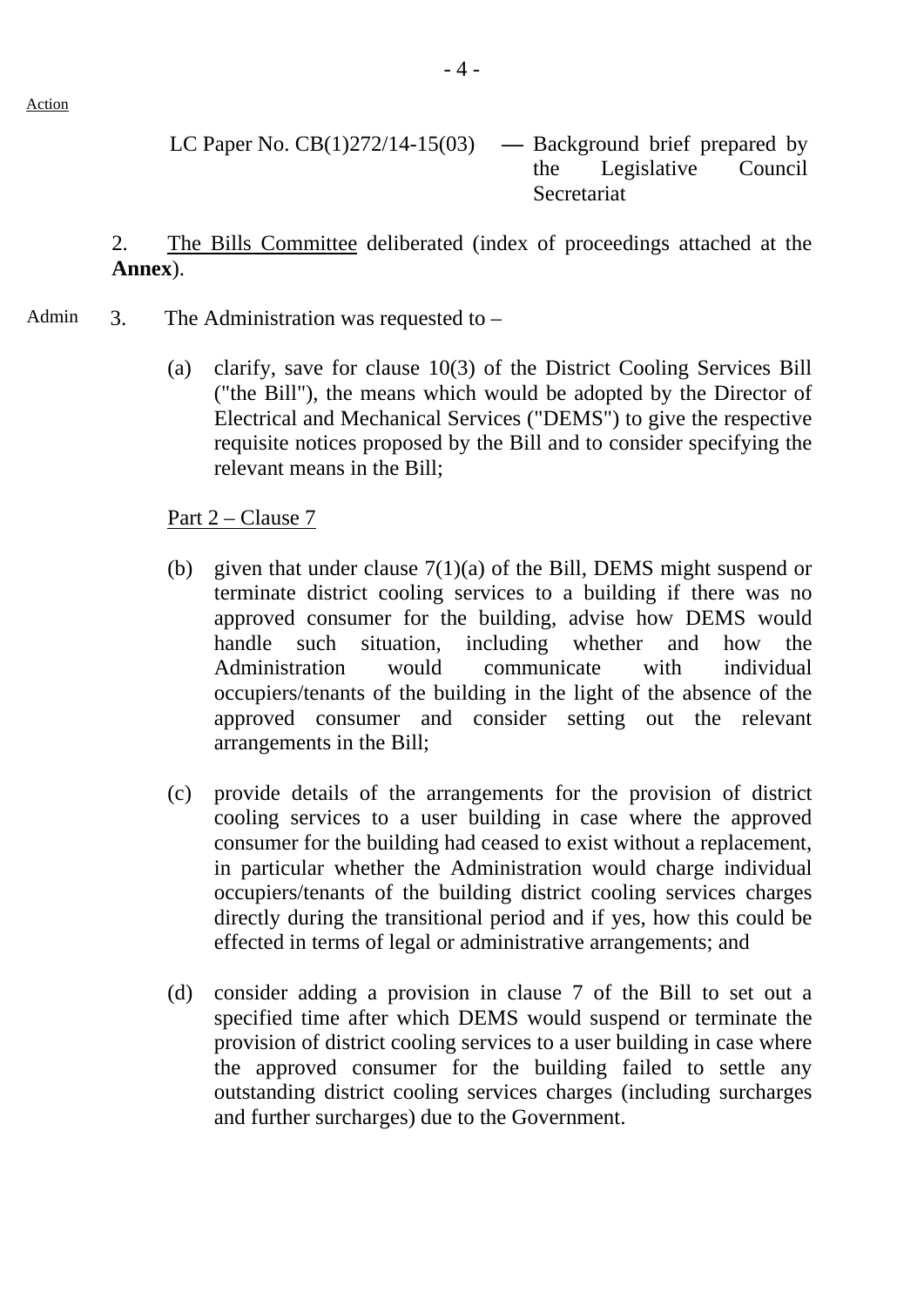4. The Chairman reminded members that the next meeting of the Bills Committee had been scheduled for Thursday, 29 January 2015, at 8:30 am.

Clerk 5. The Chairman proposed and members agreed that the Bills Committee would conduct a site visit to the Kai Tak Development to gain a better understanding of the operation of the district cooling system under construction.

### **II. Any other business**

6. There being no other business, the meeting ended at 12:50 pm.

Council Business Division 1 Legislative Council Secretariat 16 February 2015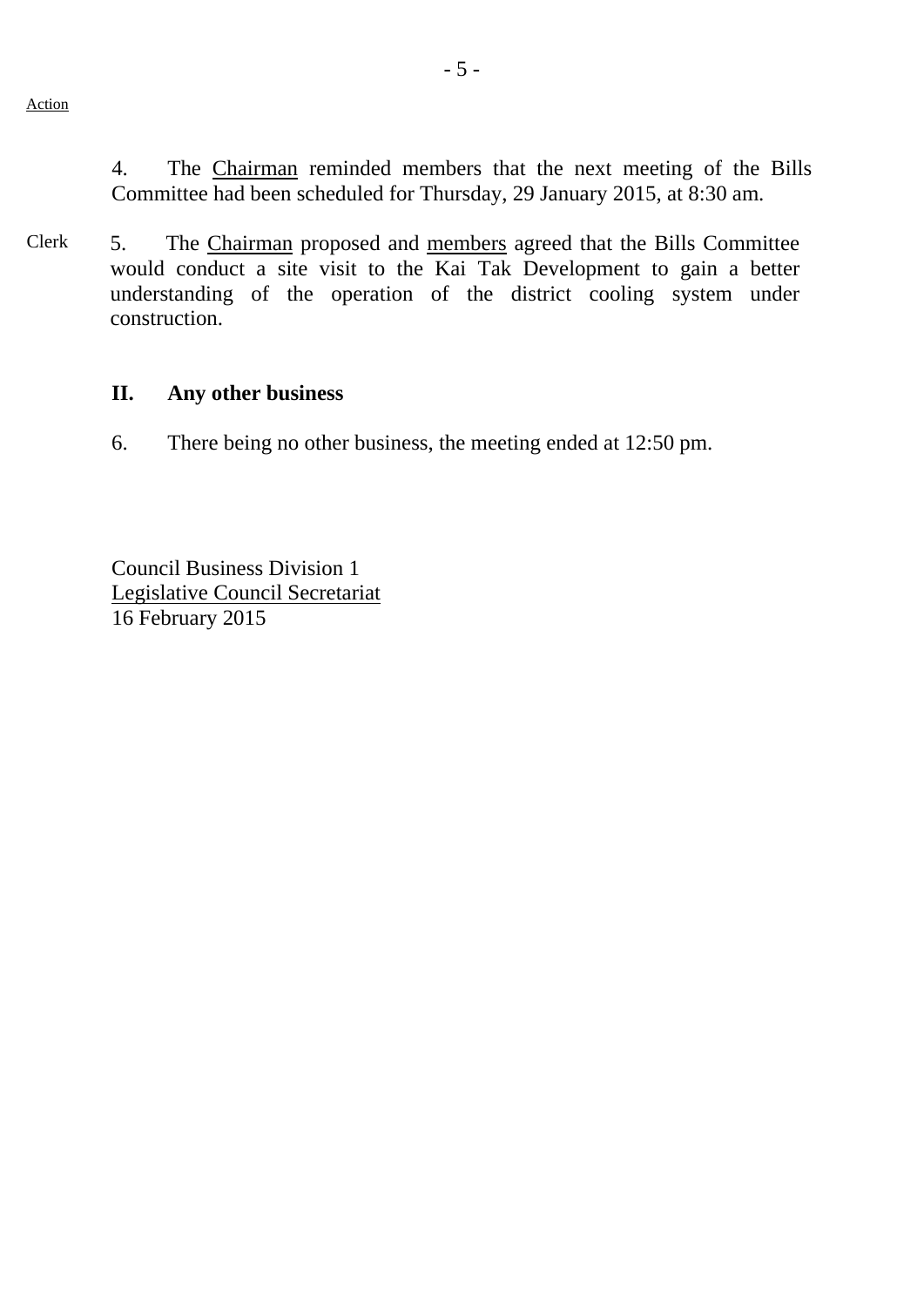### **Bills Committee on District Cooling Services Bill**

### **Proceedings of the fourth meeting on Tuesday, 13 January 2015, at 10:45 am in Conference Room 2B of the Legislative Council Complex**

| <b>Time</b><br>marker | <b>Speaker</b>                                   | Subject(s)                                                                                                                                                                                                                                                                                                                                                                                                                                                                                                                                                                                                                                                                                                                                                                                                                                                                                                                                                                                                                                                                                                                                                                                                                                                                                                                   | <b>Action required</b> |
|-----------------------|--------------------------------------------------|------------------------------------------------------------------------------------------------------------------------------------------------------------------------------------------------------------------------------------------------------------------------------------------------------------------------------------------------------------------------------------------------------------------------------------------------------------------------------------------------------------------------------------------------------------------------------------------------------------------------------------------------------------------------------------------------------------------------------------------------------------------------------------------------------------------------------------------------------------------------------------------------------------------------------------------------------------------------------------------------------------------------------------------------------------------------------------------------------------------------------------------------------------------------------------------------------------------------------------------------------------------------------------------------------------------------------|------------------------|
|                       | Agenda Item I - Confirmation of minutes          |                                                                                                                                                                                                                                                                                                                                                                                                                                                                                                                                                                                                                                                                                                                                                                                                                                                                                                                                                                                                                                                                                                                                                                                                                                                                                                                              |                        |
| $001211 -$<br>001248  | Chairman                                         | The<br>minutes<br>of the meetings held<br>on<br>16<br>December<br>25 November<br>and<br>2014<br>$CB(1)424/14-15$<br>(LC Paper<br>Nos.<br>and<br>$CB(1)425/14-15$ ) respectively were confirmed.                                                                                                                                                                                                                                                                                                                                                                                                                                                                                                                                                                                                                                                                                                                                                                                                                                                                                                                                                                                                                                                                                                                              |                        |
|                       | Agenda Item II - Meeting with the Administration |                                                                                                                                                                                                                                                                                                                                                                                                                                                                                                                                                                                                                                                                                                                                                                                                                                                                                                                                                                                                                                                                                                                                                                                                                                                                                                                              |                        |
| $001249 -$<br>003514  | Chairman<br>Mr WU Chi-wai<br>Administration      | The Administration briefed members on its<br>response to the issues raised at the meeting of<br>the Bills Committee held on 5 January 2015<br>(LC Paper No. CB(1) $428/14-15(02)$ ).<br>Mr WU Chi-wai enquired about -<br>(a) the provision of district cooling services to<br>user buildings with different uses such as<br>shopping mall at lower floors and hotel at<br>higher floors; and<br>(b) whether there was any limitation on floor<br>loading to house extra heat exchangers to<br>meet an increase in the cooling demand of<br>a user building.<br>The Administration responded that -<br>(a) the district cooling system ("DCS") at the<br>Kai Tak Development ("KTD") was a<br>centralized cooling system providing<br>chilled water to the air-conditioning<br>systems ("ACSs") installed in individual<br>user buildings. Subject to the diversity of<br>uses within a user building, separate ACSs<br>connecting to DCS might be installed in<br>different parts of the building. Since any<br>person who satisfied the requirements<br>stated in clause $4(1)$ might apply to be the<br>approved consumer for any part of a<br>building with a separate ACS connecting to<br>DCS, it would be possible to have more<br>than one approved consumer within a user<br>building. Nevertheless, there would be |                        |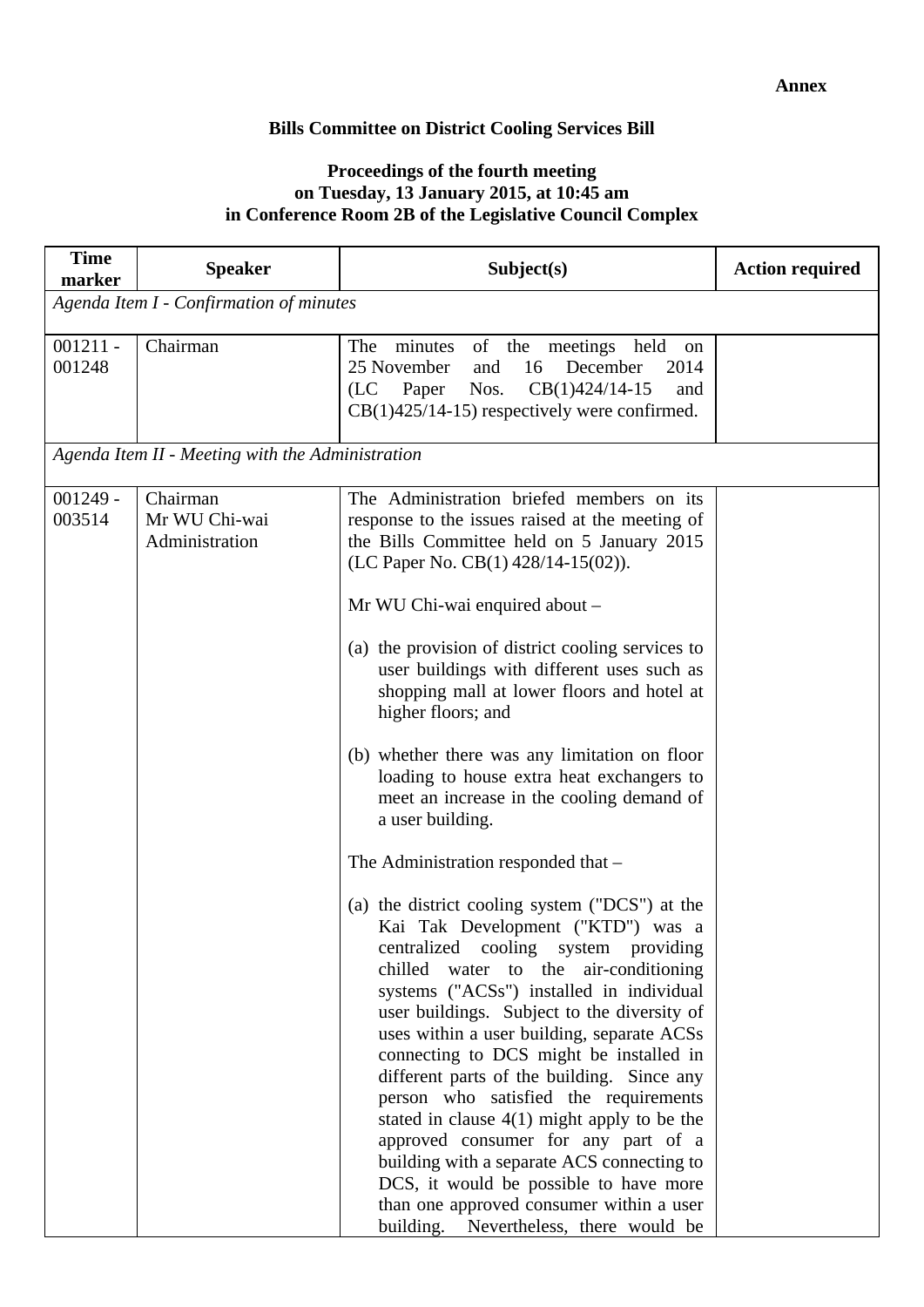| <b>Time</b><br>marker | <b>Speaker</b>                                                                      | Subject(s)                                                                                                                                                                                                                                                                                                                                                                                                                                                                                                                                                                                                                                                                                                                                | <b>Action required</b> |
|-----------------------|-------------------------------------------------------------------------------------|-------------------------------------------------------------------------------------------------------------------------------------------------------------------------------------------------------------------------------------------------------------------------------------------------------------------------------------------------------------------------------------------------------------------------------------------------------------------------------------------------------------------------------------------------------------------------------------------------------------------------------------------------------------------------------------------------------------------------------------------|------------------------|
|                       |                                                                                     | only one approved consumer for each ACS<br>connecting to DCS.<br>While<br>the<br>Administration would provide chilled<br>water-pipe network and heat exchangers,<br>building owners were required to construct<br>and maintain substations to connect to<br>DCS; and                                                                                                                                                                                                                                                                                                                                                                                                                                                                      |                        |
|                       |                                                                                     | (b) the DCS substation of a user building<br>would be planned in accordance with the<br>maximum designed cooling capacity of the<br>building and adequate number of heat<br>exchangers would be installed therein. In<br>cases where the approved consumer for the<br>building expected a higher cooling demand<br>of the building, the approved consumer<br>might revise the contract cooling capacity<br>of the building subject to the approval of<br>the Director of Electrical and Mechanical<br>Services ("DEMS").<br>Since the spare<br>capacity of heat exchangers was about 20%<br>of the contract cooling capacity, extra floor<br>loading might not be required to house<br>additional heat exchangers in a DCS<br>substation. |                        |
|                       | Clause-by-clause examination of the Bill<br>(The Bill [LC Paper No. CB(3)10/14-15]) |                                                                                                                                                                                                                                                                                                                                                                                                                                                                                                                                                                                                                                                                                                                                           |                        |
| $003238 -$<br>003516  | Chairman<br>Mr WU Chi-wai<br>Administration                                         | <b>Part 1 - Preliminary</b><br>Clause 2 - Interpretation<br>In response to Mr WU Chi-wai's enquiry, the<br>Administration responded that the order of the<br>English version of the interpretations was<br>determined in accordance with the alphabetical<br>order of the items' names while<br>the<br>corresponding Chinese text was arranged<br>according to the number of strokes in the first<br>Chinese character.                                                                                                                                                                                                                                                                                                                   |                        |
| $003517 -$<br>003816  | Chairman<br>Administration<br><b>Assistant Legal Adviser</b><br>10 ("ALA10")        | Part 2 - Provision of District Cooling<br><b>Services</b><br>Clause $4$ – Approval of consumer of district<br>cooling services<br>As requested by ALA10, the Administration                                                                                                                                                                                                                                                                                                                                                                                                                                                                                                                                                               | Admin                  |

undertook to clarify, save for clause 10(3) of the District Cooling Services Bill ("the Bill"), (paragraph 3(a) of the minutes refers)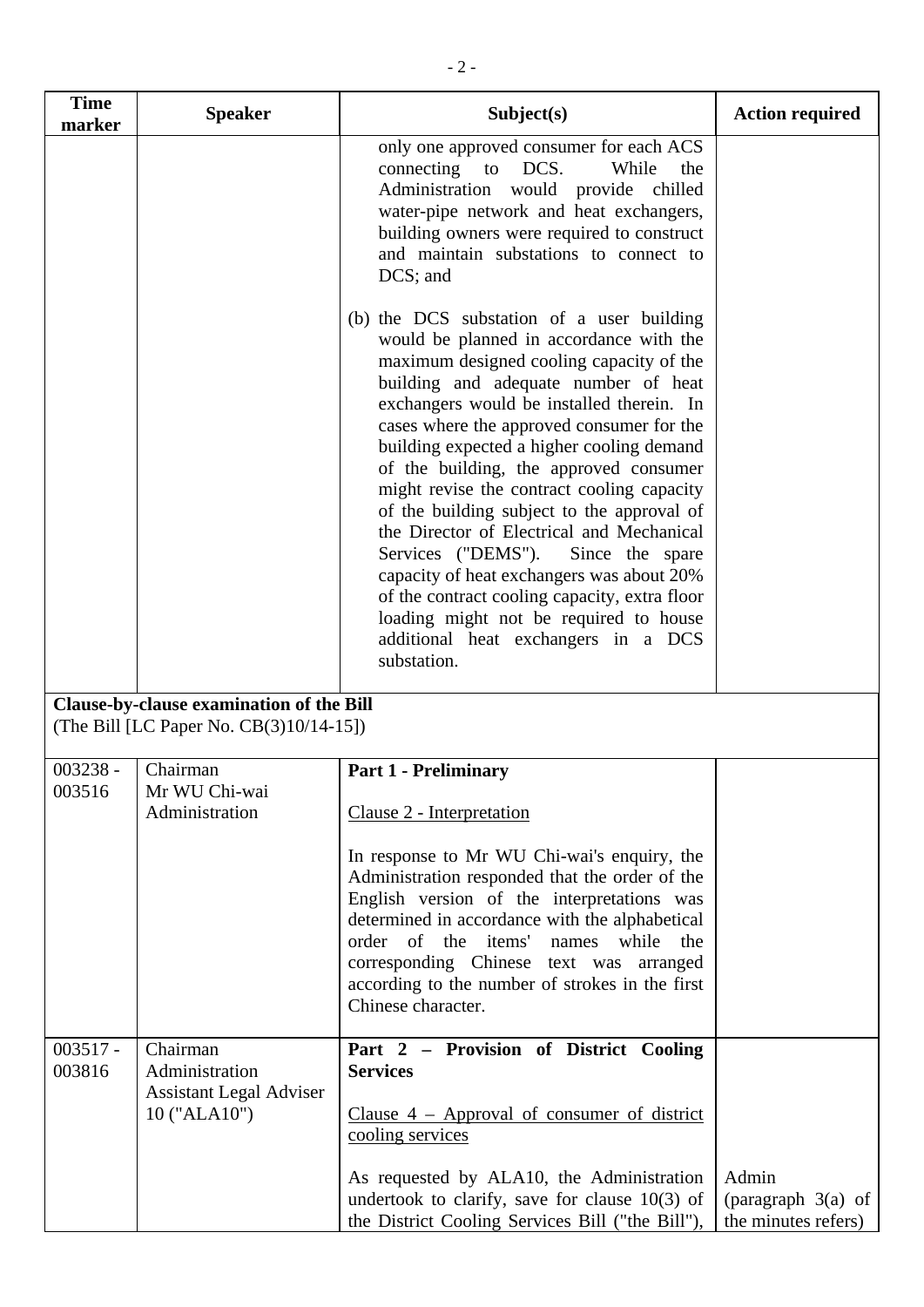| <b>Time</b><br>marker | <b>Speaker</b>                                   | Subject(s)                                                                                                                                                                                                                                                                                                                                                                                                                                                                                                                                                                                                                                                                                                                                                                                                                                                                                                                                                                                                                                                                                                                                                                                                                                                                                                                                                                                                                                                                                                                                                                                                    | <b>Action required</b> |
|-----------------------|--------------------------------------------------|---------------------------------------------------------------------------------------------------------------------------------------------------------------------------------------------------------------------------------------------------------------------------------------------------------------------------------------------------------------------------------------------------------------------------------------------------------------------------------------------------------------------------------------------------------------------------------------------------------------------------------------------------------------------------------------------------------------------------------------------------------------------------------------------------------------------------------------------------------------------------------------------------------------------------------------------------------------------------------------------------------------------------------------------------------------------------------------------------------------------------------------------------------------------------------------------------------------------------------------------------------------------------------------------------------------------------------------------------------------------------------------------------------------------------------------------------------------------------------------------------------------------------------------------------------------------------------------------------------------|------------------------|
|                       |                                                  | the means which would be adopted by DEMS<br>to give the respective requisite notices<br>proposed by the Bill and to consider specifying<br>the relevant means in the Bill.                                                                                                                                                                                                                                                                                                                                                                                                                                                                                                                                                                                                                                                                                                                                                                                                                                                                                                                                                                                                                                                                                                                                                                                                                                                                                                                                                                                                                                    |                        |
| $003817 -$<br>004952  | Chairman<br>Administration<br>Mr WONG Ting-kwong | Part 2 – Provision of District Cooling<br><b>Services</b><br>Clause $5$ – Contract cooling capacity<br>Mr WONG Ting-kwong enquired –<br>(a) whether the approved consumer for a<br>building could apply to revise the contract<br>cooling capacity of the building to cope<br>with the increase in the cooling demand of<br>the building; and<br>(b) whether individual occupiers/tenants of a<br>user building could install conventional<br>ACSs for cooling purpose.<br>The Administration responded that -<br>(a) as stipulated in clause $5(2)$ of the Bill, the<br>approved consumer for a building might<br>revise the contract cooling capacity of the<br>building subject to DEMS's agreement.<br>While it might take some time for the<br>Electrical<br>Mechanical<br>and<br>Services<br>Department ("EMSD") to confirm the<br>cooling demand of the building and revise<br>the contract cooling capacity accordingly,<br>EMSD would make its best efforts to<br>provide the approved consumer of the<br>building the required cooling capacity<br>under normal operating conditions at all<br>times;<br>(b) the whole chilled water distribution piping<br>network of the DCS in KTD was designed<br>as a three-pipe system. If one of the duty<br>supply or return pipes was damaged or<br>under maintenance, the standby pipe could<br>be in operation to maintain the provision of<br>district cooling services. Any variation in<br>demand<br>cooling<br>would<br>also<br>be<br>accommodated by varying the flow rate of<br>chilled water;<br>(c) the spare capacity of the heat exchangers to |                        |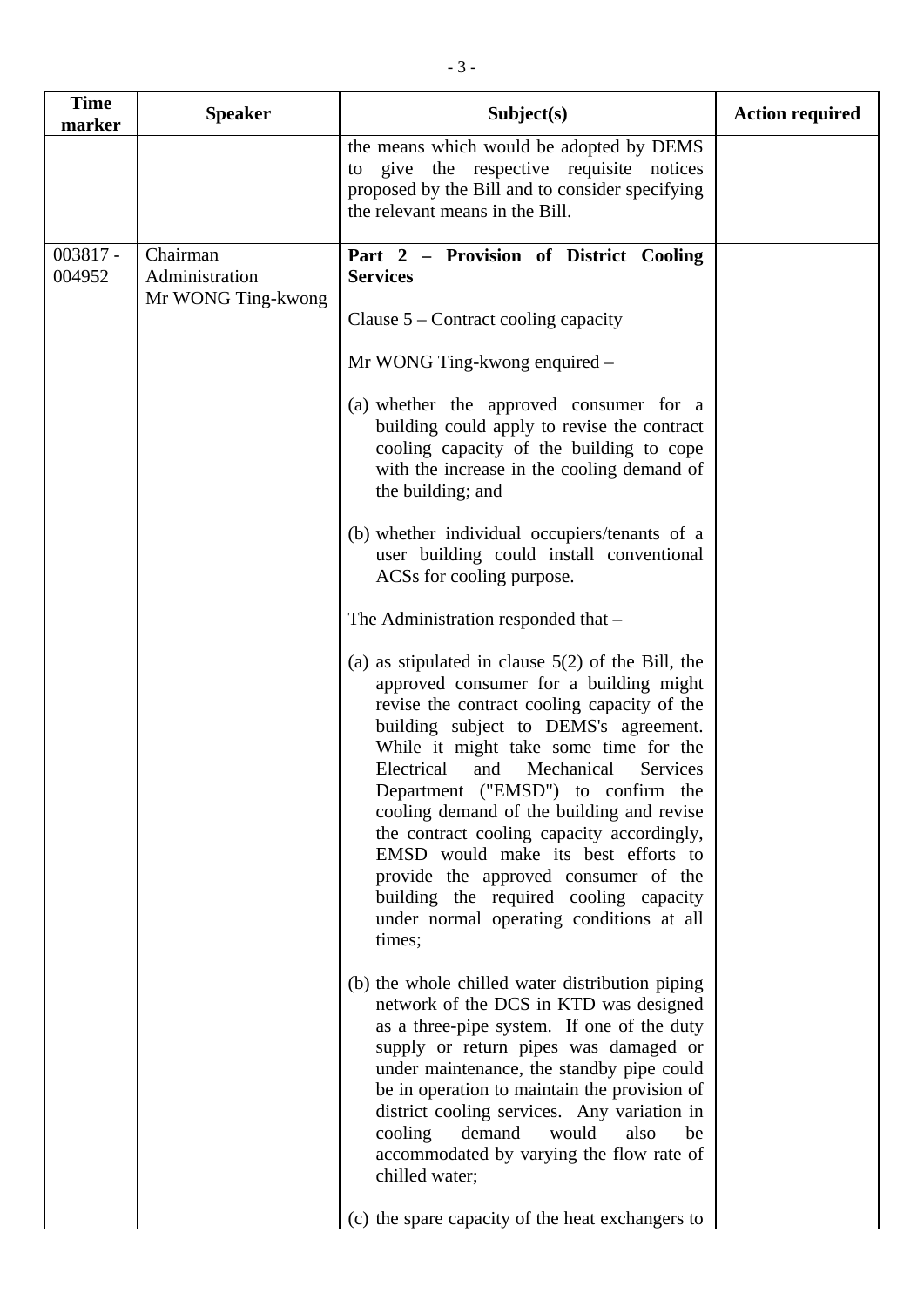| <b>Time</b><br>marker | <b>Speaker</b>                                   | Subject(s)                                                                                                                                                                                                                                                                                                                                                                                                   | <b>Action required</b> |
|-----------------------|--------------------------------------------------|--------------------------------------------------------------------------------------------------------------------------------------------------------------------------------------------------------------------------------------------------------------------------------------------------------------------------------------------------------------------------------------------------------------|------------------------|
|                       |                                                  | be installed in a DCS substation of a user<br>building was about 20% of the contract<br>cooling capacity of the building.<br>To<br>enhance communication with individual<br><b>EMSD</b><br>approved consumers,<br>would<br>establish a customer liaison group to collect<br>feedback on the operation and maintenance<br>of district cooling services;                                                       |                        |
|                       |                                                  | (d) as the Bill did not deal with the relationship<br>an approved consumer<br>between<br>and<br>individual occupiers/tenants of the building<br>concerned, the use of district cooling<br>services by individual occupiers/tenants of<br>the building and other related arrangements<br>were to be decided and negotiated between<br>individual<br>occupiers/tenants<br>and<br>the<br>approved consumer; and |                        |
|                       |                                                  | (e) the approved consumer for a building<br>might at the approved consumer's own cost<br>make suitable back-up system for the air-<br>conditioning of the building if<br>the<br>operations of the building could not tolerate<br>reduction,<br>failure,<br>any<br>interruption,<br>variation<br>inconsistency<br>in<br>air-<br><b>or</b><br>conditioning supply.                                             |                        |
| $004953 -$<br>005233  | Chairman<br>Administration                       | Part $2 -$<br>Provision of District Cooling<br><b>Services</b>                                                                                                                                                                                                                                                                                                                                               |                        |
|                       |                                                  | Clause $6$ – Provision of district cooling<br>services                                                                                                                                                                                                                                                                                                                                                       |                        |
|                       |                                                  | Members raised no query.                                                                                                                                                                                                                                                                                                                                                                                     |                        |
| $005234 -$<br>013841  | Chairman<br>Administration<br>Ms Cyd HO<br>ALA10 | Part 2 - Provision of District Cooling<br><b>Services</b><br>Clause $7 -$ Suspension or termination of district<br>cooling services<br>The Chairman and Ms Cyd HO expressed<br>concern about the arrangements for the<br>provision of district cooling services to a user<br>building for which the approved consumer had<br>ceased to exist without a replacement, in                                       |                        |
|                       |                                                  | particular whether and how the Administration<br>would<br>communicate<br>with<br>individual<br>occupiers/tenants of the building and charge<br>them district cooling services charges in the                                                                                                                                                                                                                 |                        |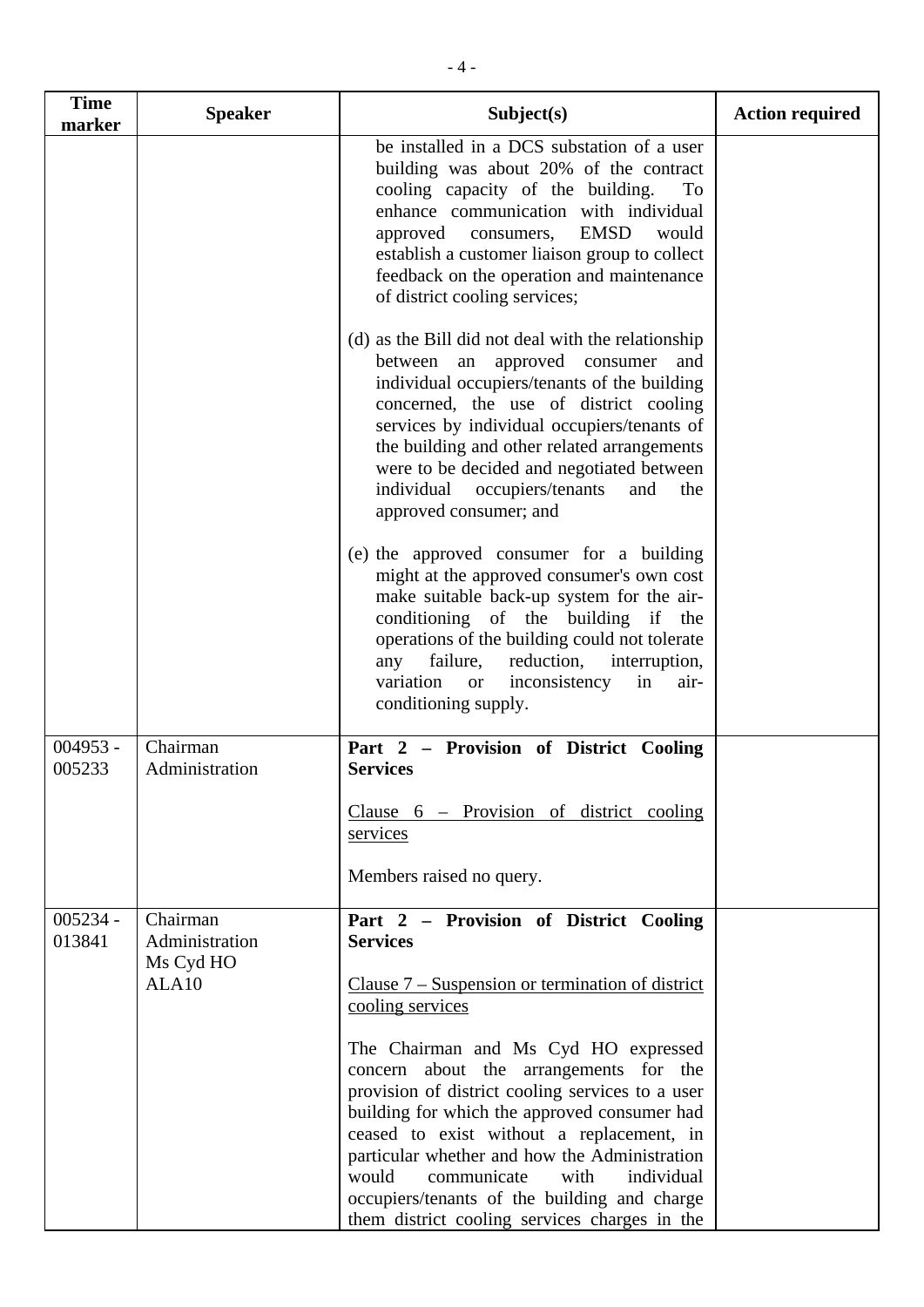| <b>Time</b><br>marker | <b>Speaker</b> | Subject(s)                                                                                                                                                                                                                                                                                                                                                                                                                                                                                                                                                          | <b>Action required</b> |
|-----------------------|----------------|---------------------------------------------------------------------------------------------------------------------------------------------------------------------------------------------------------------------------------------------------------------------------------------------------------------------------------------------------------------------------------------------------------------------------------------------------------------------------------------------------------------------------------------------------------------------|------------------------|
|                       |                | light of the absence of the approved consumer.<br>The Administration responded that -                                                                                                                                                                                                                                                                                                                                                                                                                                                                               |                        |
|                       |                | (a) it would try to ensure that the starting date<br>for providing district cooling services to the<br>new approved consumer for a building<br>would be the day immediately after the<br>former approved consumer had ceased to<br>exist such that the provision of district<br>cooling services to the building would not<br>be suspended or terminated due to the<br>change of approved consumers;                                                                                                                                                                |                        |
|                       |                | (b) in the event that the approved consumer for<br>a building had ceased to exist without a<br>replacement, the Administration would<br>liaise<br>with<br>owner(s),<br>the<br>owners'<br>corporation or other relevant parties of the<br>building on the provisional arrangements<br>district cooling services through<br>for<br>different appropriate channels with a view<br>to identifying the new approved consumer<br>for the building as soon as practicable;                                                                                                 |                        |
|                       |                | (c) according to clause $13(2)$ of the Bill,<br>DEMS might apply a deposit paid in<br>respect of a building to the payment of a<br>charge or fee payable in respect of the<br>building. The amount of deposit would be<br>about two times of the estimated monthly<br>district cooling services charges payable by<br>the approved consumer for the building;<br>and                                                                                                                                                                                                |                        |
|                       |                | (d) since the cooling services proposed by the<br>Bill was intended to operate on the basis of<br>approving a "consumer" in relation to a<br>user building, district cooling services<br>charges would be collected from the<br>approved consumer for a building on a<br>If<br>monthly<br>basis.<br>individual<br>occupiers/tenants or other persons in<br>relation to the building could be charged in<br>respect of district cooling services in the<br>absence of the approved consumer, clear<br>and explicit provisions had to be provided<br>for in the Bill. |                        |
|                       |                | ALA <sub>10</sub><br>clarify<br>sought to<br>with<br>the<br>Administration that, in the light of the<br>legislative intent that the cooling services                                                                                                                                                                                                                                                                                                                                                                                                                |                        |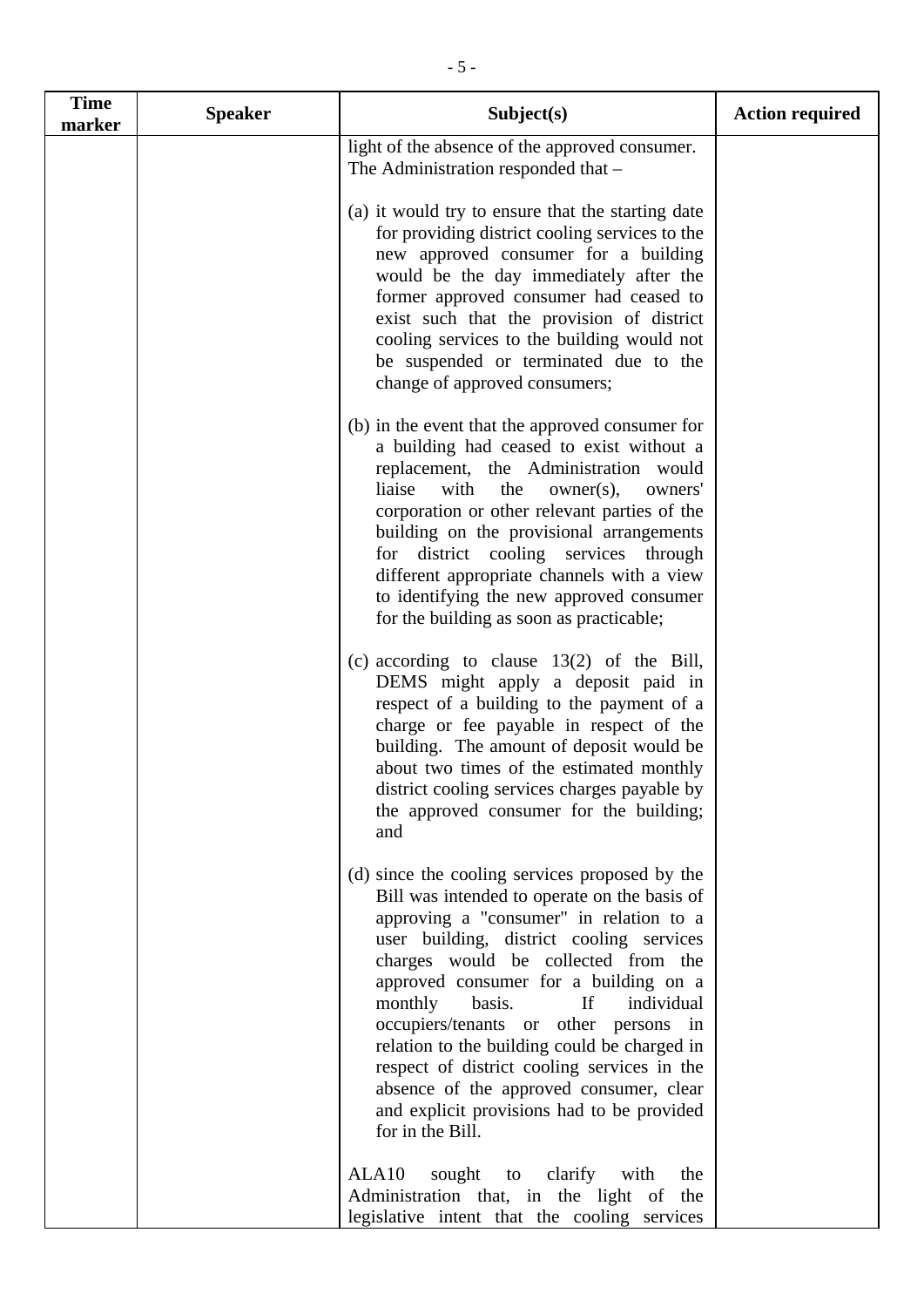| <b>Time</b><br>marker | <b>Speaker</b> | Subject(s)                                                                                                                                                                                                                                                                                                                                                                                                                                                                                                                                                                                                                                                                                                                                                                                                                                                                                                                       | <b>Action required</b> |
|-----------------------|----------------|----------------------------------------------------------------------------------------------------------------------------------------------------------------------------------------------------------------------------------------------------------------------------------------------------------------------------------------------------------------------------------------------------------------------------------------------------------------------------------------------------------------------------------------------------------------------------------------------------------------------------------------------------------------------------------------------------------------------------------------------------------------------------------------------------------------------------------------------------------------------------------------------------------------------------------|------------------------|
|                       |                | would be provided in relation to a user<br>building, whether the Administration would<br>consider proposing provisions to specify that<br>notices might be put up in the building<br>concerned with a view to notifying the relevant<br>individual occupiers/tenants the arrangements<br>in respect of any interim measures regarding<br>the services in case where an approved<br>without<br>ceased<br>exist<br>consumer<br>to<br>a<br>replacement.                                                                                                                                                                                                                                                                                                                                                                                                                                                                             |                        |
|                       |                | Referring to clause $13(4)$ of the Bill which<br>stipulated that a deposit paid by a person as the<br>approved consumer for a building must be<br>refunded to the person if certain conditions<br>were satisfied, ALA10 sought clarification on<br>whether and how DEMS would apply a deposit<br>paid in respect of a building to the payment of<br>a charge or fee payable in respect of the<br>building in case where an approved consumer<br>simply disappeared.                                                                                                                                                                                                                                                                                                                                                                                                                                                              |                        |
|                       |                | In response, the Administration set out the<br>following two scenarios for illustration -                                                                                                                                                                                                                                                                                                                                                                                                                                                                                                                                                                                                                                                                                                                                                                                                                                        |                        |
|                       |                | (a) if the approved consumer for a building<br>applied to DEMS for the cessation of the<br>approval under clause $9(1)$ , DEMS would<br>allow the application if the conditions in<br>clause $9(3)$ were satisfied. In accordance<br>with clause $13(4)$ , if the person had ceased<br>to be approved as the consumer of district<br>cooling services for the building and<br>DEMS was of the opinion that the deposit<br>paid by the person as the approved<br>consumer for the building was no longer<br>required for satisfying any liability owned<br>by the person as the approved consumer to<br>the Government in connection with the<br>services, the deposit would be refunded to<br>the person. Under these circumstances,<br>since the approved consumer would cease<br>to exist, the Administration would try to<br>liaise<br>with<br>the<br>$owner(s)$ ,<br>owners'<br>corporation or other relevant parties of the |                        |
|                       |                | building with a view to identifying the new<br>approved consumer for the building as soon                                                                                                                                                                                                                                                                                                                                                                                                                                                                                                                                                                                                                                                                                                                                                                                                                                        |                        |

as practicable, so as to ensure that the provision of district cooling services to the building would not be suspended or terminated after the approved consumer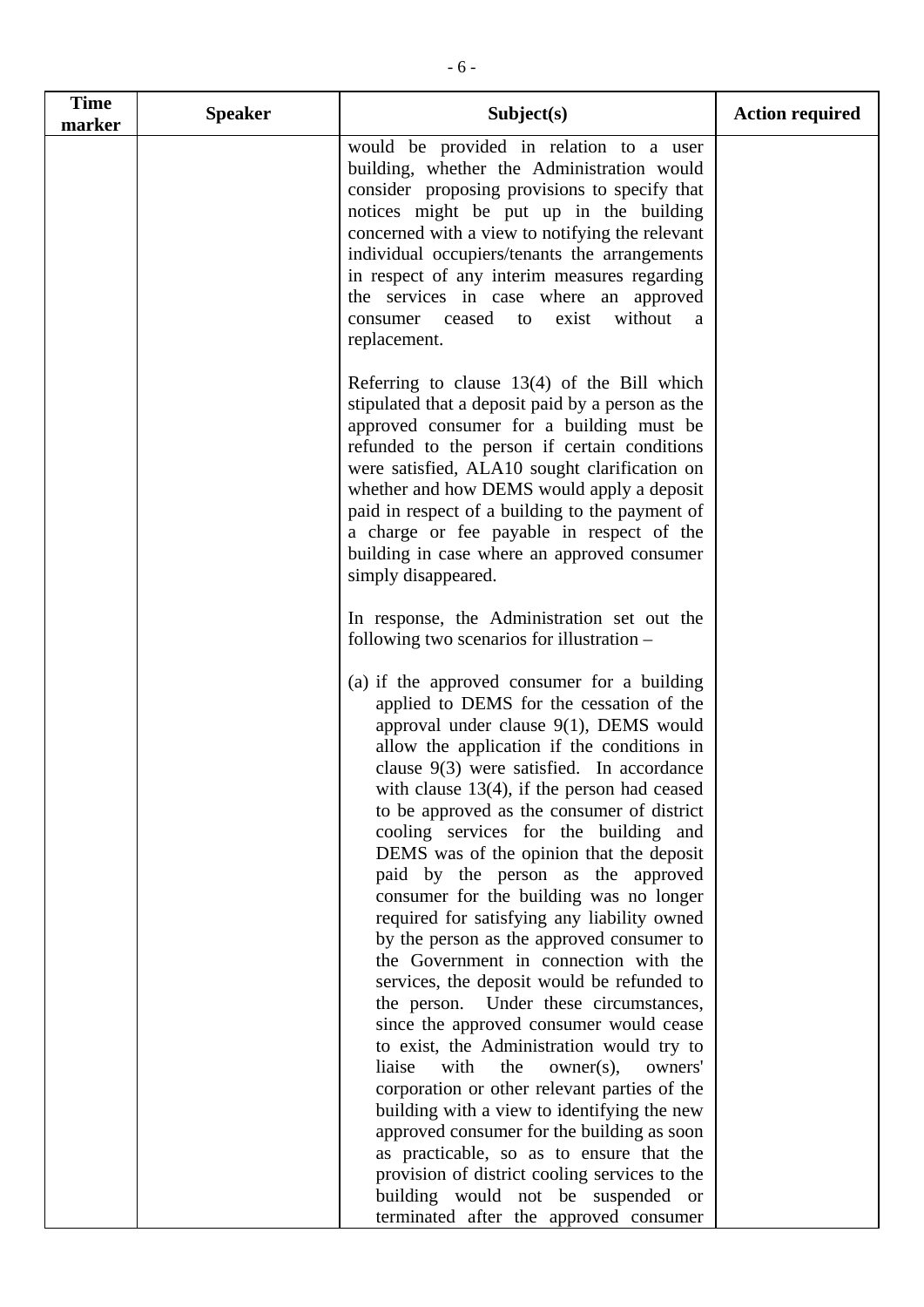| <b>Time</b> | <b>Speaker</b> | Subject(s)                                                                                                                                                                                                                                                                                                                                                                                                                                                                                                                                                                                                                                                                                                                                                                                                                                                                                                                                                                                                                                                                                                                                                                                                                                                                                                                                                                                                                                                                                                                                                                                                                                                                        | <b>Action required</b>                                               |
|-------------|----------------|-----------------------------------------------------------------------------------------------------------------------------------------------------------------------------------------------------------------------------------------------------------------------------------------------------------------------------------------------------------------------------------------------------------------------------------------------------------------------------------------------------------------------------------------------------------------------------------------------------------------------------------------------------------------------------------------------------------------------------------------------------------------------------------------------------------------------------------------------------------------------------------------------------------------------------------------------------------------------------------------------------------------------------------------------------------------------------------------------------------------------------------------------------------------------------------------------------------------------------------------------------------------------------------------------------------------------------------------------------------------------------------------------------------------------------------------------------------------------------------------------------------------------------------------------------------------------------------------------------------------------------------------------------------------------------------|----------------------------------------------------------------------|
| marker      |                | had ceased to exist; and<br>(b) in case where the approved consumer for a<br>building did not apply to DEMS for the<br>cessation of the approval but had simply<br>stepped out of the scene, the person would<br>still be regarded as the approved consumer<br>the<br>building.<br>Under<br>for<br>these<br>circumstances, according to clause 13(4),<br>the deposit paid by the person as the<br>approved consumer for the building would<br>not be refunded as the person had not yet<br>ceased to be approved as the consumer of<br>district cooling services for the building.<br>Being the approved consumer, the person<br>was still required to fulfill the undertaking<br>as provided in clause $4(3)$ , including paying<br>any charge, fee or deposit payable in<br>respect of the district cooling services<br>provided to the building. Since the deposit<br>would not be refunded to the person,<br>DEMS might apply the deposit paid by the<br>person to the payment of a charge or fee<br>payable in respect of the building according<br>to clause $13(2)$ .<br>To facilitate members' consideration of the<br>issues, the Administration was requested to $-$<br>(a) given that under clause $7(1)(a)$ of the Bill,<br>DEMS might suspend or terminate district<br>cooling services to a building if there was<br>no approved consumer for the building,<br>advise how DEMS would handle such<br>situation, including whether and how the<br>Administration would communicate with<br>individual occupiers/tenants of the building<br>in the light of the absence of the approved<br>consumer and consider setting out the<br>relevant arrangements in the Bill; | Admin<br>3(b)<br>(paragraphs)<br>and (c) of<br>the<br>minutes refer) |
|             |                | (b) provide details of the arrangements for the<br>provision of district cooling services to a<br>user building in case where the approved<br>consumer for the building had ceased to<br>exist without a replacement, in particular<br>whether the Administration would charge<br>individual occupiers/tenants of the building<br>district cooling services charges directly<br>during the transitional period and if yes,<br>how this could be effected in terms of legal                                                                                                                                                                                                                                                                                                                                                                                                                                                                                                                                                                                                                                                                                                                                                                                                                                                                                                                                                                                                                                                                                                                                                                                                        |                                                                      |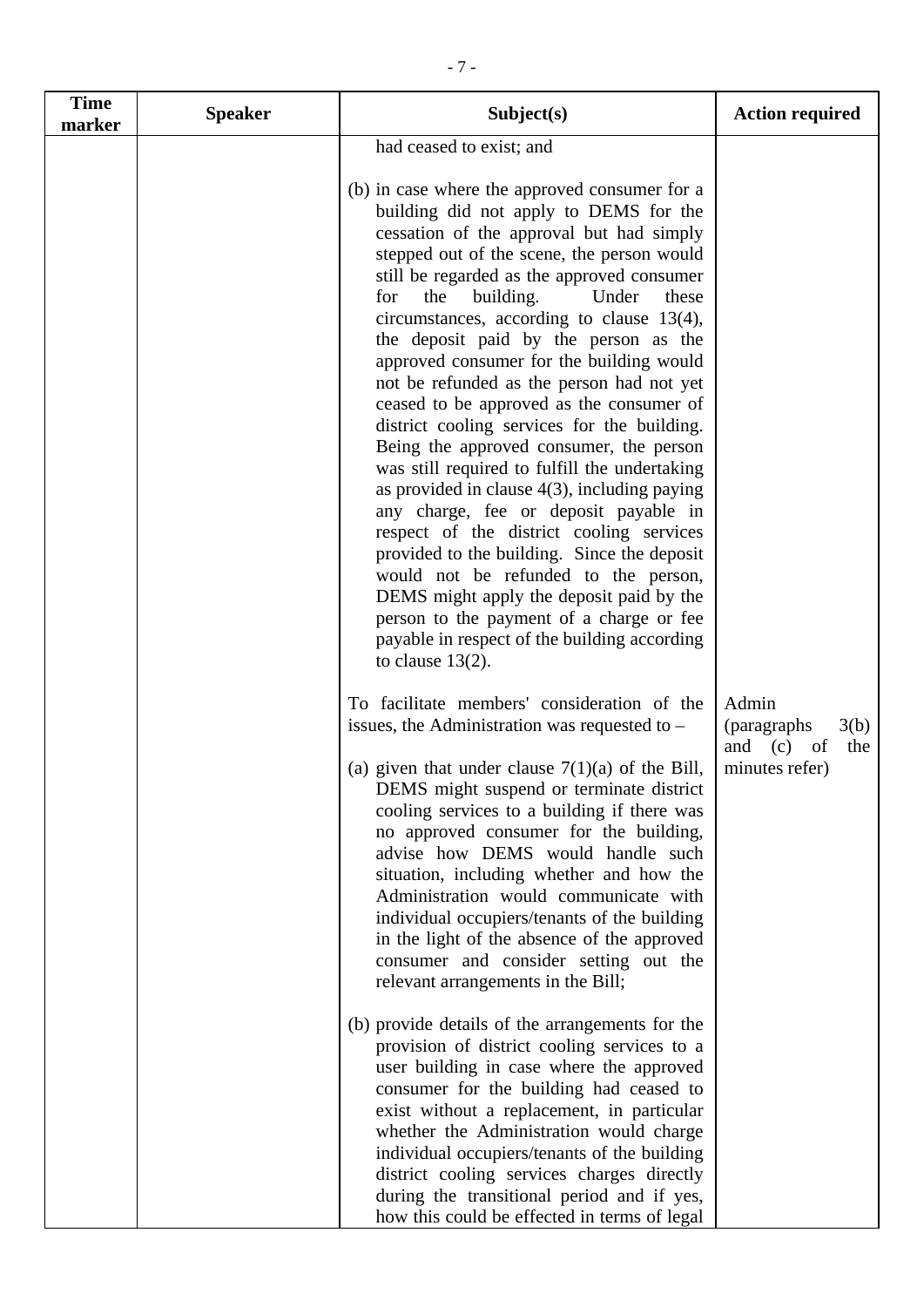| <b>Time</b><br>marker | <b>Speaker</b>             | Subject(s)                                                                                                                                                                                                                                                                                                                                                                                                                                                                                                                                                                                                                                                                                                                                                                                                                                                                                                                                                                                                                                                | <b>Action required</b> |
|-----------------------|----------------------------|-----------------------------------------------------------------------------------------------------------------------------------------------------------------------------------------------------------------------------------------------------------------------------------------------------------------------------------------------------------------------------------------------------------------------------------------------------------------------------------------------------------------------------------------------------------------------------------------------------------------------------------------------------------------------------------------------------------------------------------------------------------------------------------------------------------------------------------------------------------------------------------------------------------------------------------------------------------------------------------------------------------------------------------------------------------|------------------------|
|                       |                            | or administrative arrangements.<br>Ms Cyd HO strongly urged the Administration<br>to ensure that even if the approved consumer<br>for a building had ceased to exist without a                                                                                                                                                                                                                                                                                                                                                                                                                                                                                                                                                                                                                                                                                                                                                                                                                                                                            |                        |
|                       |                            | replacement, the provision of district cooling<br>services to the building should not be<br>suspended or terminated hastily.                                                                                                                                                                                                                                                                                                                                                                                                                                                                                                                                                                                                                                                                                                                                                                                                                                                                                                                              |                        |
|                       |                            | Ms Cyd HO further enquired about the<br>maintenance of the facilities and equipment<br>installed by individual occupiers/tenants of a<br>user building for connection to the central<br>ACSs of the building. The Administration<br>explained that the DCS in KTD sought to<br>provide chilled water to the heat exchanger(s)<br>of user buildings for cooling purpose. While<br>EMSD would be responsible for the operation<br>and maintenance of DCS including the<br>underground pipe network and the heat<br>exchangers installed in DCS substation, the<br>approved consumer should manage the ACSs<br>of the building connecting to DCS.<br>The<br>maintenance of the facilities and equipments<br>installed by individual occupiers/tenants for<br>connection to the central ACSs of the building<br>should be decided and negotiated between<br>individual occupiers/tenants and the approved<br>consumer.<br>In response to Mr WONG Ting-kwong's<br>enquiry about the hydraulic pressure inside the<br>water pipe network of the DCS in KTD, the |                        |
|                       |                            | Administration assured members that the<br>hydraulic pressure was low and the chance of<br>pipe bursting should be low.                                                                                                                                                                                                                                                                                                                                                                                                                                                                                                                                                                                                                                                                                                                                                                                                                                                                                                                                   |                        |
| 013842 -<br>013936    | Chairman<br>Administration | Part 2 - Provision of District Cooling<br><b>Services</b>                                                                                                                                                                                                                                                                                                                                                                                                                                                                                                                                                                                                                                                                                                                                                                                                                                                                                                                                                                                                 |                        |
|                       |                            | Clause $8$ – Application for resumption of<br>suspended district cooling services                                                                                                                                                                                                                                                                                                                                                                                                                                                                                                                                                                                                                                                                                                                                                                                                                                                                                                                                                                         |                        |
|                       |                            | Members raised no query.                                                                                                                                                                                                                                                                                                                                                                                                                                                                                                                                                                                                                                                                                                                                                                                                                                                                                                                                                                                                                                  |                        |
| $013937 -$<br>014102  | Chairman<br>Administration | Part 2 – Provision of District Cooling<br><b>Services</b>                                                                                                                                                                                                                                                                                                                                                                                                                                                                                                                                                                                                                                                                                                                                                                                                                                                                                                                                                                                                 |                        |
|                       |                            | Clause $9$ – Ceasing to be approved as<br>consumer of district cooling services                                                                                                                                                                                                                                                                                                                                                                                                                                                                                                                                                                                                                                                                                                                                                                                                                                                                                                                                                                           |                        |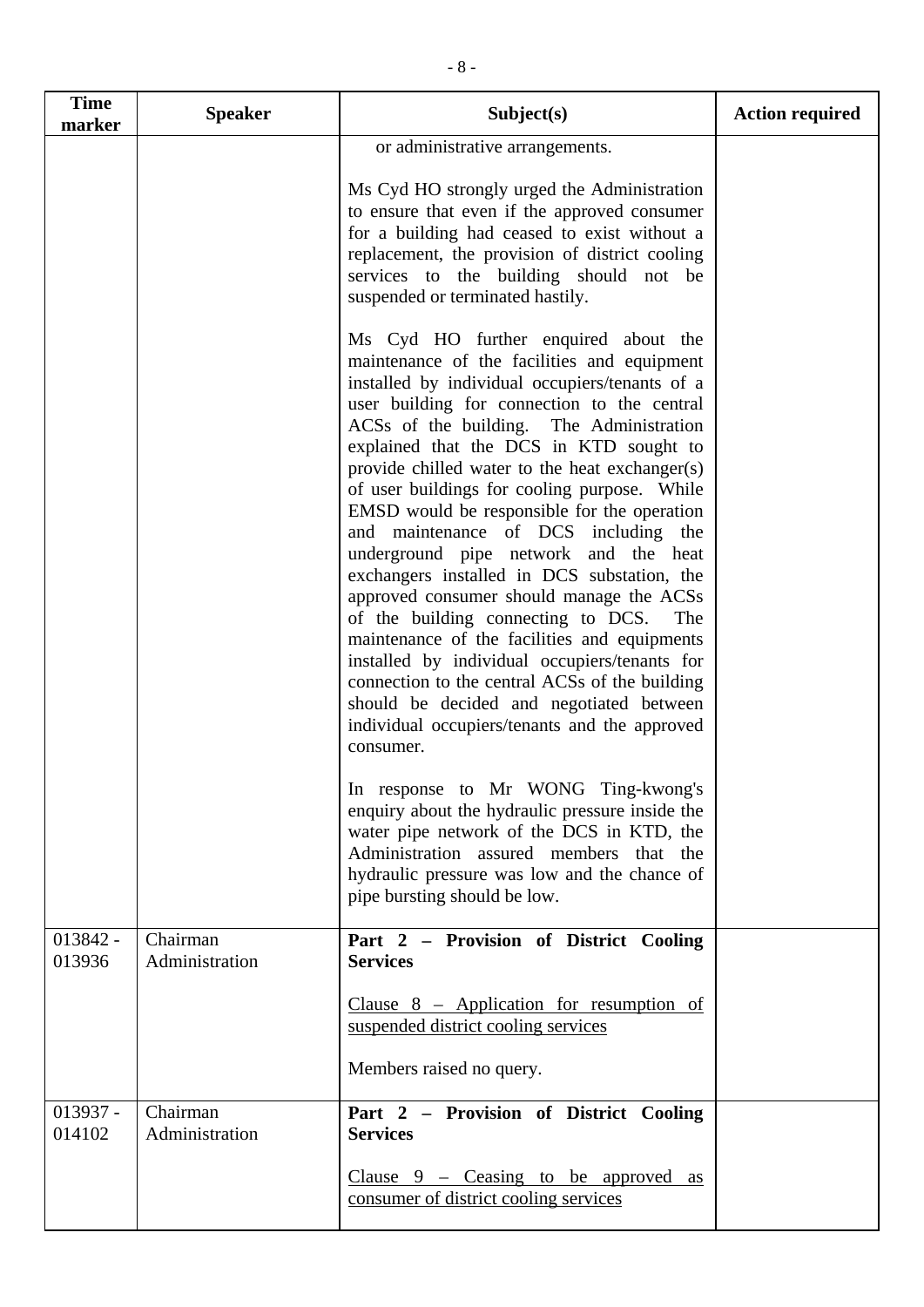| <b>Time</b><br>marker | <b>Speaker</b>                          | Subject(s)                                                                                                                                                                                                                                                                                                                                                                                                                                                                                                                                                                                                                                                                                                                                                                                                                                                                                                                                                                                                                                                                                                                                                          | <b>Action required</b> |
|-----------------------|-----------------------------------------|---------------------------------------------------------------------------------------------------------------------------------------------------------------------------------------------------------------------------------------------------------------------------------------------------------------------------------------------------------------------------------------------------------------------------------------------------------------------------------------------------------------------------------------------------------------------------------------------------------------------------------------------------------------------------------------------------------------------------------------------------------------------------------------------------------------------------------------------------------------------------------------------------------------------------------------------------------------------------------------------------------------------------------------------------------------------------------------------------------------------------------------------------------------------|------------------------|
|                       |                                         | Members raised no query.                                                                                                                                                                                                                                                                                                                                                                                                                                                                                                                                                                                                                                                                                                                                                                                                                                                                                                                                                                                                                                                                                                                                            |                        |
| $014103 -$<br>014613  | Chairman<br>Administration              | Part 3 - Charges for District Cooling<br><b>Services</b><br>Clause $10$ – Charges for district cooling<br>services<br>In response to the Chairman's enquiry about<br>clause $10(4)$ , the Administration clarified that<br>DEMS was required to publicize the rates of<br>primary charge applicable to all user buildings<br>within the service area of DCS for each subject<br>period through the ways specified therein.                                                                                                                                                                                                                                                                                                                                                                                                                                                                                                                                                                                                                                                                                                                                          |                        |
| $014614 -$<br>015336  | Chairman<br>Administration<br>Ms Cyd HO | Part 3 - Charges for District Cooling<br><b>Services</b><br>Clause $11$ – Determination of actual cooling<br>capacity<br>and<br>cooling<br>actual<br>energy<br>consumption<br>Ms Cyd HO enquired about the charging<br>arrangements in the event that the meters to be<br>installed in buildings subscribing to district<br>cooling services for measuring the cooling<br>energy consumed by the buildings were found<br>not registering correctly. The Administration<br>explained that EMSD would determine the<br>amount of consumption and capacity of district<br>cooling services for the period during which<br>the meter ceased to record properly based on<br>any available technical evidence, records and<br>other relevant circumstances.<br>In response to the Chairman's enquiry about<br>back-up energy supply for DCS, the<br>Administration advised that the electricity<br>supplies to the DCS in KTD were provided<br>from different power sources and hence, DCS<br>was stable and reliable. In general, individual<br>buildings would have emergency power supply<br>to support essential services in the event of an<br>electricity blackout. |                        |
| $015337 -$<br>015529  | Chairman<br>Administration<br>Ms Cyd HO | Part 3 - Charges for District Cooling<br><b>Services</b><br>Clause $12$ – Testing of meter<br>In response to Ms Cyd HO's enquiry, the                                                                                                                                                                                                                                                                                                                                                                                                                                                                                                                                                                                                                                                                                                                                                                                                                                                                                                                                                                                                                               |                        |